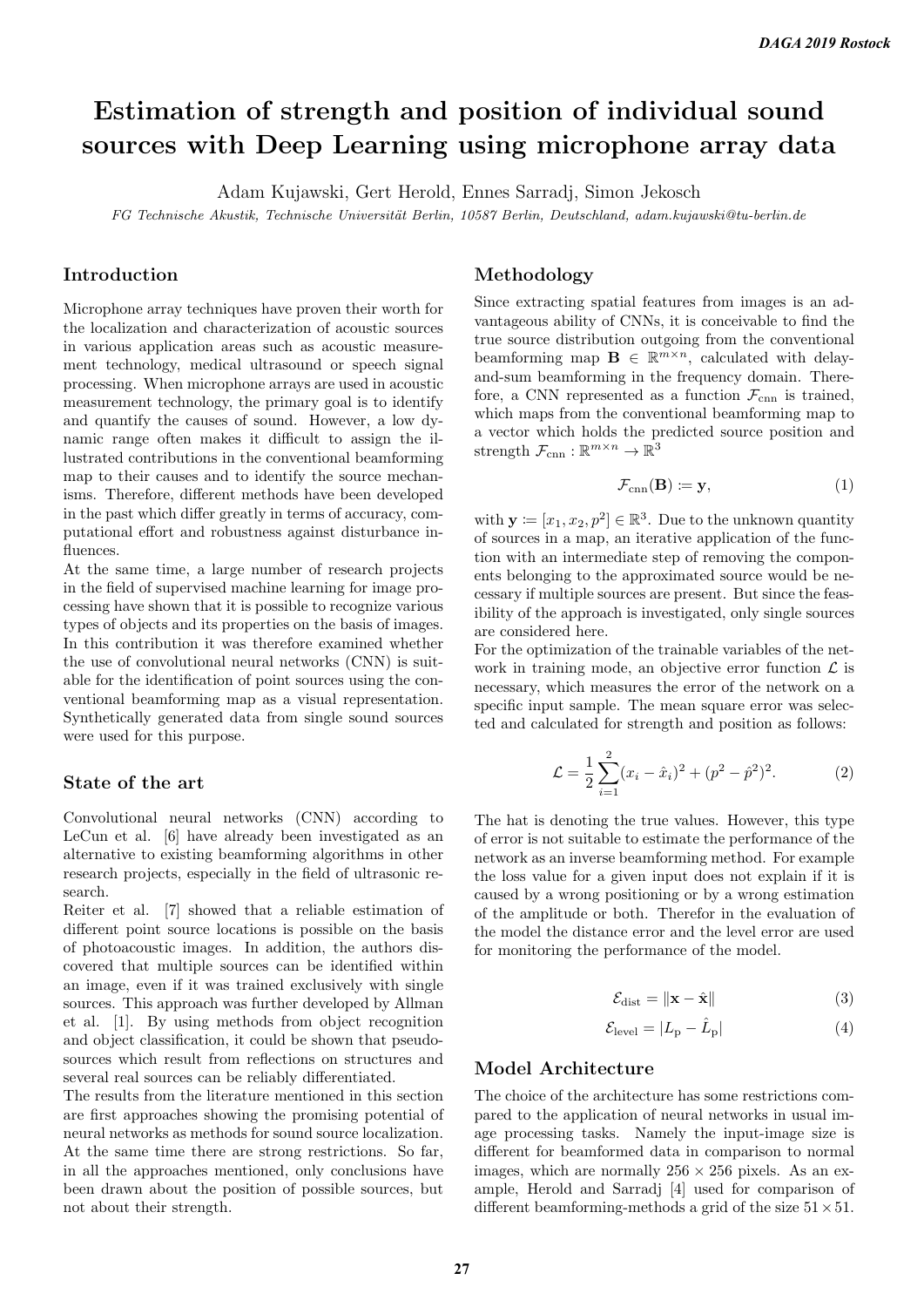| <b>Block</b>     | Dimension input              | No. kernels<br>Dimension output           |                            | <b>Size</b>                                | No. weights  |
|------------------|------------------------------|-------------------------------------------|----------------------------|--------------------------------------------|--------------|
| ConvLayer        | $51 \times 51 \times 1$      | $51 \times 51 \times 26$                  | 26                         | $3 \times 3$                               | 234          |
| Residual Layer 1 | $51 \times 51 \times 26$     | $26 \times 26 \times 26$                  | 26<br>$\times$ 3<br>26     | $3\times3$<br>$\times$ 3<br>$3\times3$     | 37180        |
| Residual Layer 2 | $26 \times 26 \times 26$     | $13 \times 13 \times 52$                  | 52<br>$\times$ 3<br>$52\,$ | $3 \times 3$<br>$\times 3$<br>$3 \times 3$ | 135200       |
| Residual Layer 3 | $13 \times 13 \times 52$     | $7 \times 7 \times 104$                   | 104<br>$\times 3$<br>104   | $3 \times 3$<br>$\times 3$<br>$3 \times 3$ | 540800       |
| AvgPoolLayer     | $7 \times 7 \times 104$      | $104 \times 1$                            | 1                          | $7 \times 7$                               |              |
| Regression Layer | $104 \times 1, 104 \times 1$ | $334 \times 1,334 \times 1$               |                            | 334 nodes                                  | 35070, 35070 |
| Output Layer     | $334 \times 1,334 \times 1$  | $2 \times 1(\mathbf{x}), 1 \times 1(p^2)$ |                            | 3 nodes                                    | 670, 335     |
|                  |                              |                                           |                            |                                            |              |

Table 1: Network architecture of the used residual network based on He et al. [2, 3]

Since many of the developed convolutional neural network models for image recognition tasks perform a spatial subsampling starting from the input data, a too small input image can not be processed by these networks. As a requirement the model architecture should be applicable also to smaller images. For this reason, a residual neural network invented by He et al. [2, 3] is used. Beside the successful application for image recognition tasks, it has already been used for processing of tiny images [2], e.g. the CIFAR-10 data set with a dimension of  $32 \times 32$ pixels.

Table 1 shows the general architecture of the network. This initially consists of a convolutional layer. Then, the input feature map is processed by different residual layers. Every residual layer reduces the dimension of the input feature map by half. After the feature maps have been reduced in size, an average pooling layer follows, which averages the output feature maps of the last residual layer. A single vector remains, which is linked to the output of the network by a corresponding regression layer. This layer processes the values for the position  $\mathbf{x} \coloneqq [x_1, x_2]$  and strength  $p^2$  separately in two parallel fully-connected hidden layers with 334 nodes. The output values of the hidden layer have not passed through a nonlinear function. Thus, the regression layer corresponds to a simple linear transformation. The structure of the regression layer was determined by a random search experiment.

Apart from the appended regression layer the architecture is similar to the one introduced by He et al. [2] on the CIFAR-10 dataset. The optimized building block in the residual layers investigated by He et al. in 2016 [3] with batch normalization and nonlinear ReLU function before each weight layer was used.

#### Data set

The synthetic data sets for this contribution are calculated with the Acoular package [9] and are based on the work of Herold and Sarradj [4]. The properties are shortly explained in the following.

A virtual microphone array consisting of 64 sensors is used. This array is focusing an area as regularly-spaced rectangular grid laying in a resting, homogeneous fluid. Herold and Sarradj also used a slight jitter on the position of the microphones to simulate realistic measurement conditions. The same was only applied to the data generated for the test set but not to the data used for training. In the area of interest, single monopole sources emitting uncorrelated white noise. The source positions of the sources in the test data set following a bivariate normal distribution. In contrast, the positions of the sources in the training data set are sampled from a bivariate uniform distribution for the following reason. It is desired that the trained algorithm does not behave differently in its accuracy depending on the position of the source. Since the PSF is shift variant, it can not be assumed that the algorithm can transfer local mapping properties within one area to others without explicit training.

Note that the positions of the simulated sources are mostly laying in between the grid points, as it is under realistic conditions. The resulting time data at the microphones are simulated, following the parameters in Table 4. The CSM is calculated using Welch's method with the main diagonal removed. The sound maps are generated for various third-octave bands covering Helmholtz numbers from 1 to 16. Furthermore, steering vector formulation III according to Sarradj [8] was used as the transfer function from the individual grid points to the sensor positions. For the test data set there are 613 different positions of single sources. For the training data 10000 positions were considered. Table 5 summarizes the data sets with its properties. All sound maps were normalized to a maximum value of 1.

# Experimental Settings

During training, 32 random samples were randomly taken from the training data set and presented to the model in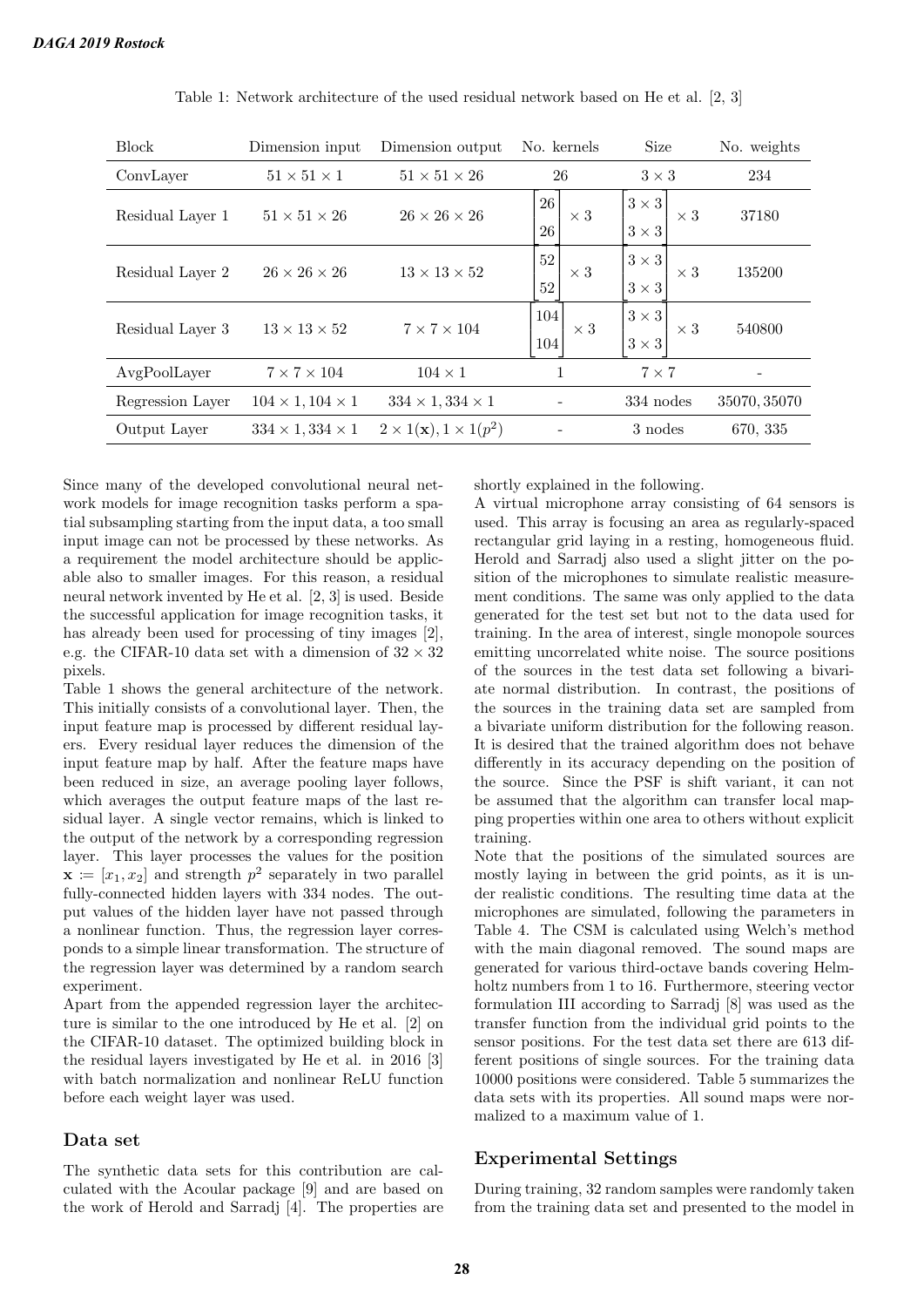Table 2: Environment parameters according to [4]

| Environment | resting, homogeneous fluid                       |
|-------------|--------------------------------------------------|
| Array       | 7 logarithmic spirals, 64 sensors                |
| Focus grid  | $x, y \in [-0.5, 0.5], z = 0.5, \Delta x = 0.02$ |

Table 4: Processing parameters according to [4]

| Sampling rate       | $20 \text{ kHz}$              |  |
|---------------------|-------------------------------|--|
| No. of time samples | 512000                        |  |
| Block size          | $1024$ samples                |  |
| Block overlap       | $50\%$                        |  |
| Windowing           | von Hann / Hanning            |  |
| CSM main diagonal   | removed                       |  |
| Steering vector     | fromulation 3, see $[8]$      |  |
| Evaluation basis    | third-octave bands            |  |
| Frequency range     | $He_{min} = 1, He_{max} = 16$ |  |

each iteration steps. For cross validation, all 7969 sound maps of the test data set were used to mark the best state of the model every 500 iteration steps. A training state was being stored when the loss has improved over the cross-validation data set compared to the previously saved training state. A total of 100000 iteration steps have been performed. For the optimization of the trainable variables of the network, the Adam optimization algorithm [5] with the parameters in Table 6 was used. The optimization was done on a node of a CPU cluster consisting of four Intel Xeon CPU E5-2620 v4 (32 CPUs).

Table 6: Training settings

| properties                  | values                                                               |
|-----------------------------|----------------------------------------------------------------------|
| $loss-function \mathcal{L}$ | MSE, see eq. 2                                                       |
| No. iteration steps         | 100000                                                               |
| cross-validation interval   | 500                                                                  |
| cross-validation metrics    | $\mathcal{L}, \mathcal{E}_{\text{dist}}, \mathcal{E}_{\text{level}}$ |
| batch size                  | 32                                                                   |
| learning rate $\eta$        | 0.0049                                                               |
| $\beta_1$                   | 0.905                                                                |
| Jο                          | 0.772                                                                |

#### Results

Training the model took about 27 hours for all iteration steps. Figure 1 shows the development of the individual error metrics over the training and cross-validation process. The loss function itself provides only little information about the success of the optimization in terms of source characterization. Therefore, in the following only the development of the level and distance error via the optimization process will be discussed. The grey curve shows the mean error over a training batch in each iteration step. The black curve displays the mean error over the test data set. The vertical dotted line indicates the training state with the lowest loss value occurred during cross-validation.

In general, one can see a decaying convergence behaviour. Since both errors decrease constantly and the Table 3: Sound source parameters according to [4].

| Source type      | monopole                      |
|------------------|-------------------------------|
| Source positions | Training: normal distributed, |
|                  | Test: uniform distributed     |
| Signals          | uncorrelated white noise      |

Table 5: Properties of data sets

| Properties             | Training Data | Test Data |
|------------------------|---------------|-----------|
| Sensor disturbance     | False         | True      |
| position distribution  | uniform       | normal    |
| No. source positions   | 10000         | 613       |
| No. third-octave bands | 13            | 13        |
| No. sound maps         | 130000        | 7969      |

cross-validation error does not increase, it can be assumed that no overfitting occurred and the global minimum was achieved. Regarding the distance error on the left of Figure 1, both curves show the same tendency of decreasing error magnitude. This shows that the trained localization ability can be very well generalized to the data from the test data set. With a mean error of  $\mathcal{E}_{\text{dist}} = 0.004$ , a precision better than the gridresolution of  $\Delta x = 0.02$  has been achieved. Regarding the level error on the right in Figure 1, it is noticeable that the error over the individual training batches indeed decrease, but this has less influence on the test data set with ongoing training. However, the average level error of  $\mathcal{E}_{\text{level}} = 0.014 \,\text{dB}$  is still remarkably low.

The training results are confirmed if one considers the estimates of the model for sound maps from the crossvalidation data set with the lowest and highest occurring Helmholtz number as examples in Figure 2. The images 2a and 2c show the level representation of the input map at  $He = 1$  and  $He = 16$ . The sound maps 2b and 2d show the corresponding point sources estimated by the method as a black dot. By using the trained model, it is possible to precisely characterize the point source with a level error significantly less than 1 dB. Moreover, the estimated location of the source corresponds to the true position.

#### Discussion

The proposed method for sound source characterisation with methods of image recognition shows a promising potential. The results shown are surprisingly positive for the following reasons. First, it should be mentioned that the conventional beamforming map only consists of one channel representing the squared sound pressure, while in contrast normal images are consisting of three channels representing the color values. This means, that the information content is reduced compared to normal images. Furthermore an additional challenge is the similarity of the objects with regard to their geometric shape and the shift variance of the point spread function. However, this challenge has not turned out to be a problem.